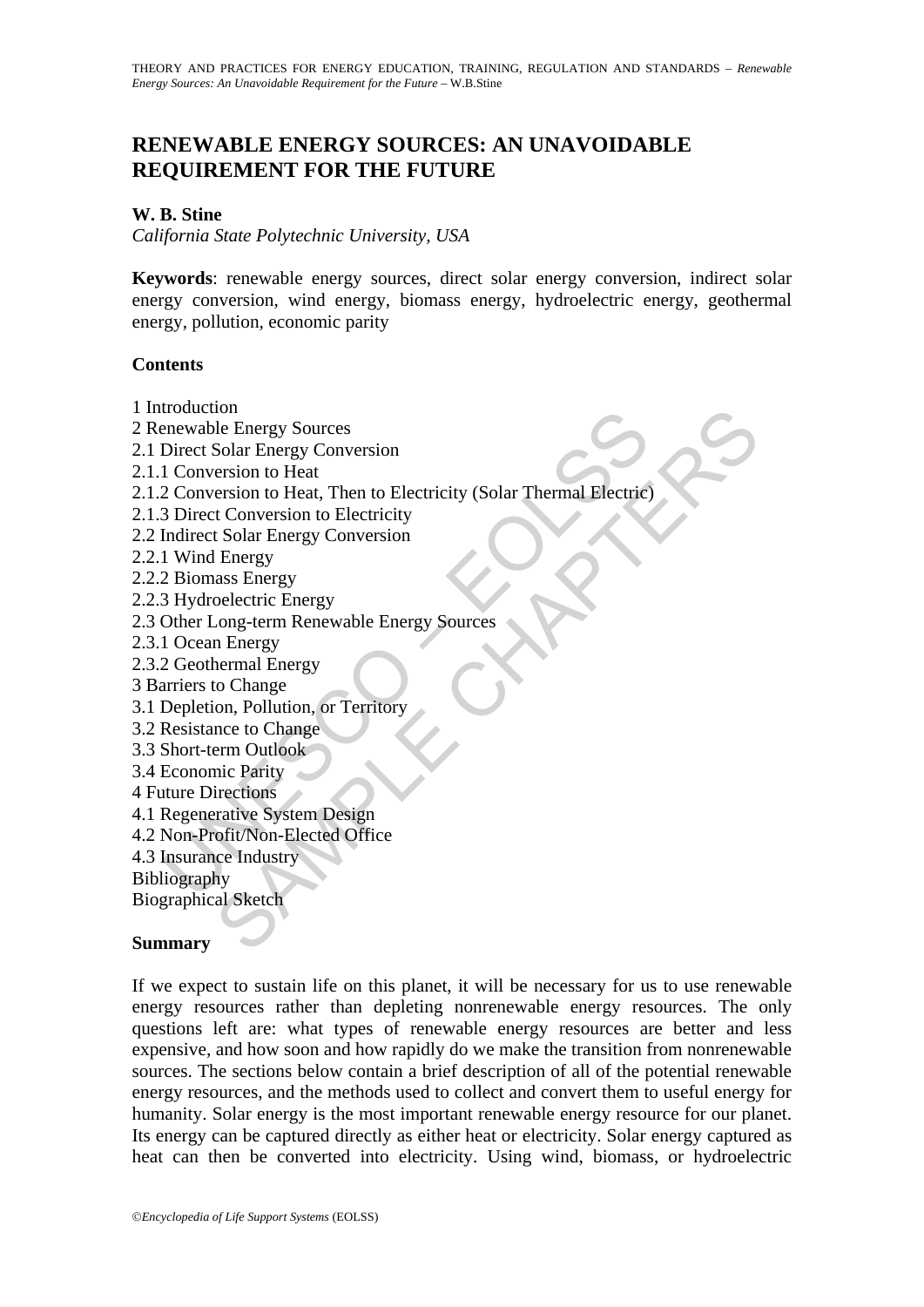energy is an indirect method of capturing solar energy. Added to the above are ocean and geothermal energy, not directly from the sun, but still extensive enough and benign enough to be considered renewable energy.

As important as understanding the potential for generating renewable energy understands the barriers that keep us from immediately making the transition from nonrenewable to renewable energy. Understanding these barriers will be necessary before renewable energy can be implemented on a large scale. This treatise concludes with some ideas that would enable and facilitate this transition.

# **1. Introduction**

ussing the problems and directions of sustainable development. <br>
term "renewable" there is often an implied understanding<br>
scale, waste-stream contents and rate, and density of application<br>
a nonrenewable energy resource i the problems and directions of sustainable development. Yet when one "renewable" there is often an implied understanding of an approp waste-stream contents and rate, and density of application, all of which were-stream con The concept of "renewable" energy sources (or resources) is often referred to when discussing the problems and directions of sustainable development. Yet when one uses the term "renewable" there is often an implied understanding of an appropriate timescale, waste-stream contents and rate, and density of application, all of which can turn a nonrenewable energy resource into a renewable energy resource or vice versa. For example, early use of wood-burning fires for heating dwellings would probably fit into most current definitions of a "renewable energy source". However, today, in many locations, such as the cities of New York or Tokyo, wood-burning fires for heating dwellings cannot be considered a renewable energy source.

The reason for this dilemma has to do with many factors, the more important ones being deforestation on a massive scale, the number of people needing to use this resource, the need to transport it over long distances, and the density of the by-products of combustion, both solid and gaseous. Let us briefly here examine the context in which we will be defining energy sources as being "renewable". For this we must consider:

- the rate of income relative to the rate of use;
- the amount and toxicity of by-products;
- the safety of the systems used in converting the resource;
- the location of the resource relative to its uses;
- the practicability of extracting the resource; and

• the impact of large-scale production/conversion of a resource on other aspects of a sustainable world.

First, a renewable energy resource must be very large relative to current and expected future rates of use. Certainly the amount of solar energy intercepted by the earth in a day is much greater than the worldwide demand for energy today or in the expected future, whereas the amount of easily extracted petroleum is not expected to be adequate to meet our energy needs for many more decades. On a small scale, a farmer can place a dam along a stream running through his property and produce renewable electricity. However, if there are many farmers and just one stream, the resource will rapidly become depleted and no longer provide a renewable source of energy for anyone.

Second, in order to be considered a renewable energy resource, the by-products of the capture and conversion processes must be minimal and benign. This includes both conditions of normal operation and under abnormal and failure conditions. For example,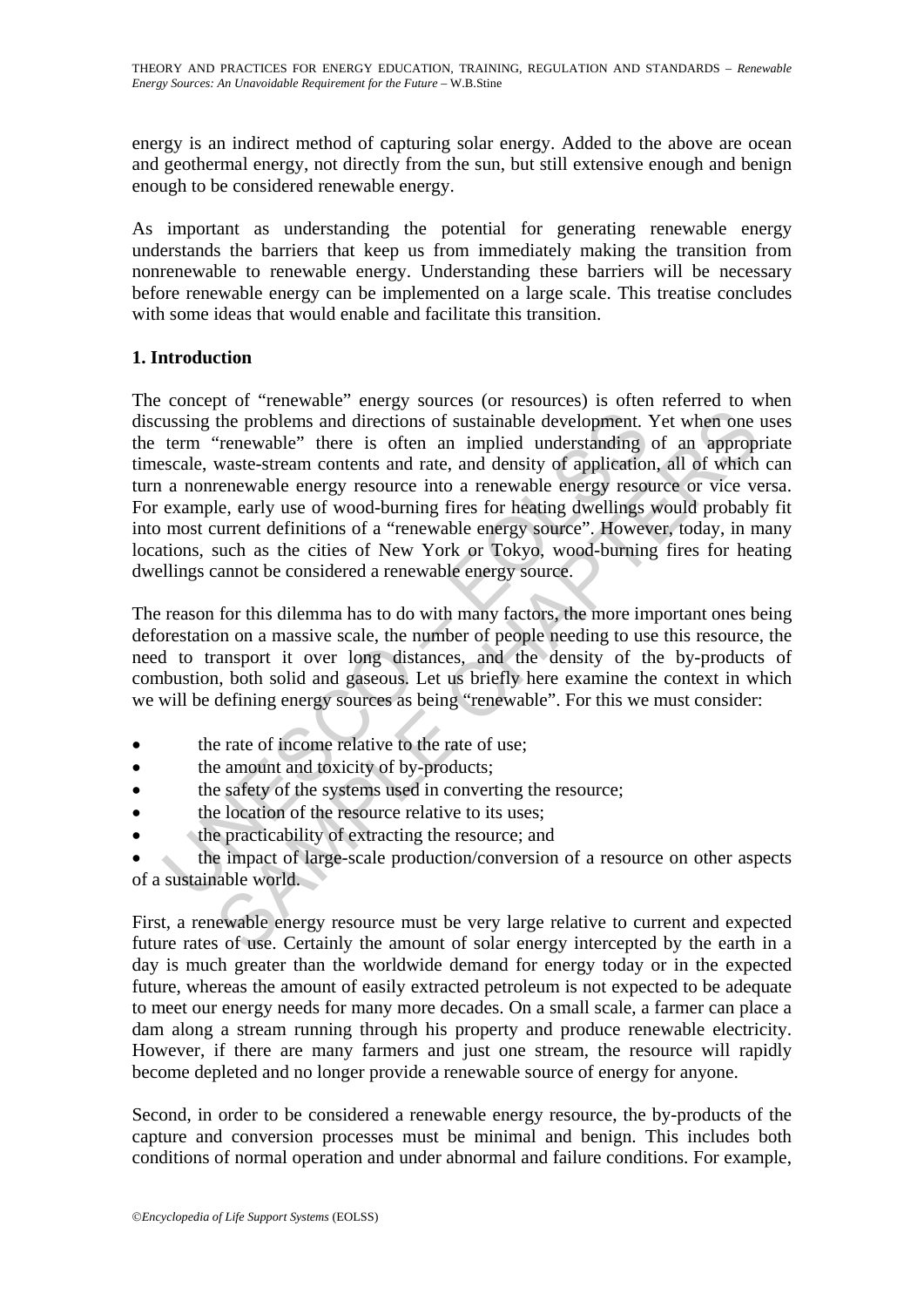the use of nuclear fission as a source of energy, as practiced today, is considered by most to produce too great a threat to the environment with its waste stream. In addition, the danger of abnormal occurrences during the energy conversion process is considered too great as well; therefore nuclear fission will not be considered by the authors as a renewable energy resource.

Further qualifications for a renewable resource relate to the processes required to extract, store, and convey the energy. An energy source may be plentiful and benign in its conversion, but makes large impacts on the environment during its extraction. An example might be coal production by strip-mining, as currently practiced. Even if coalburning processes could be developed to mitigate waste-stream problems, the extraction process of coal produces enough unacceptable impacts on the environment to eliminate considering it as a renewable resource.

final criterion used in determining whether an energy source is alternative usage of consumed resources "for a better good". Ask then it is better to produce energy or another consumable with  $\alpha$  order to produce energy o Fractriction used in determining whether an energy source is renewable or neutrivies usage of consumed resources "for a better good". Asking the question is better to produce energy or another consumable with a given resou One final criterion used in determining whether an energy source is renewable or not is the alternative usage of consumed resources "for a better good". Asking the question of whether it is better to produce energy or another consumable with a given resource is important in an overall evaluation of the concept of renewable energy sources. An important example relates to biomass energy sources. Biomass farming (as an alternative to using biomass wastes) as a source of energy comes in direct conflict with using the same arable land (and water) to grow food. The question must then be asked: if arable land with water is available, is it better to grow trees or other biomass for energy production, or to grow food for the world's hungry population? Before largescale implementation of any renewable energy scheme, considerations of "alternate use" of the required resources must be made.

Therefore, in this article we will attempt to consider only energy sources that are large relative to demand, require benign and minimal extraction and conversion processes, and do not consume resources that could be better used elsewhere in society.

# **2. Renewable Energy Sources**

The examples of "renewable energy sources" selected here satisfy most of the criteria discussed above. They include the direct conversion of solar energy into thermal energy and electricity, the indirect (or natural) conversion of solar energy into thermal or electrical energy, and the conversion of other long-term natural processes such as ocean tides, waves, and geothermal energy.

The goal of all of our energy conversion processes is to supply energy either for heating or for doing work. Heat energy (or thermal energy) is a basic requirement for life in terms of space heating, and to drive many industrial and chemical processes such as steel-making and the production of fertilizers. Work energy (causing motion) is used to replace the efforts of humans and beasts of burden. Engines, motors, and pumps are the basic devices that today make our lives easier, and extend our capabilities. We can use renewable energy sources to supply both heat and work.

Electricity is an intermediate form of energy (except for a small percentage used directly for electronic devices). Since there is no (utilizable) natural source of electricity, we use an energy resource such as coal, oil, or natural gas to generate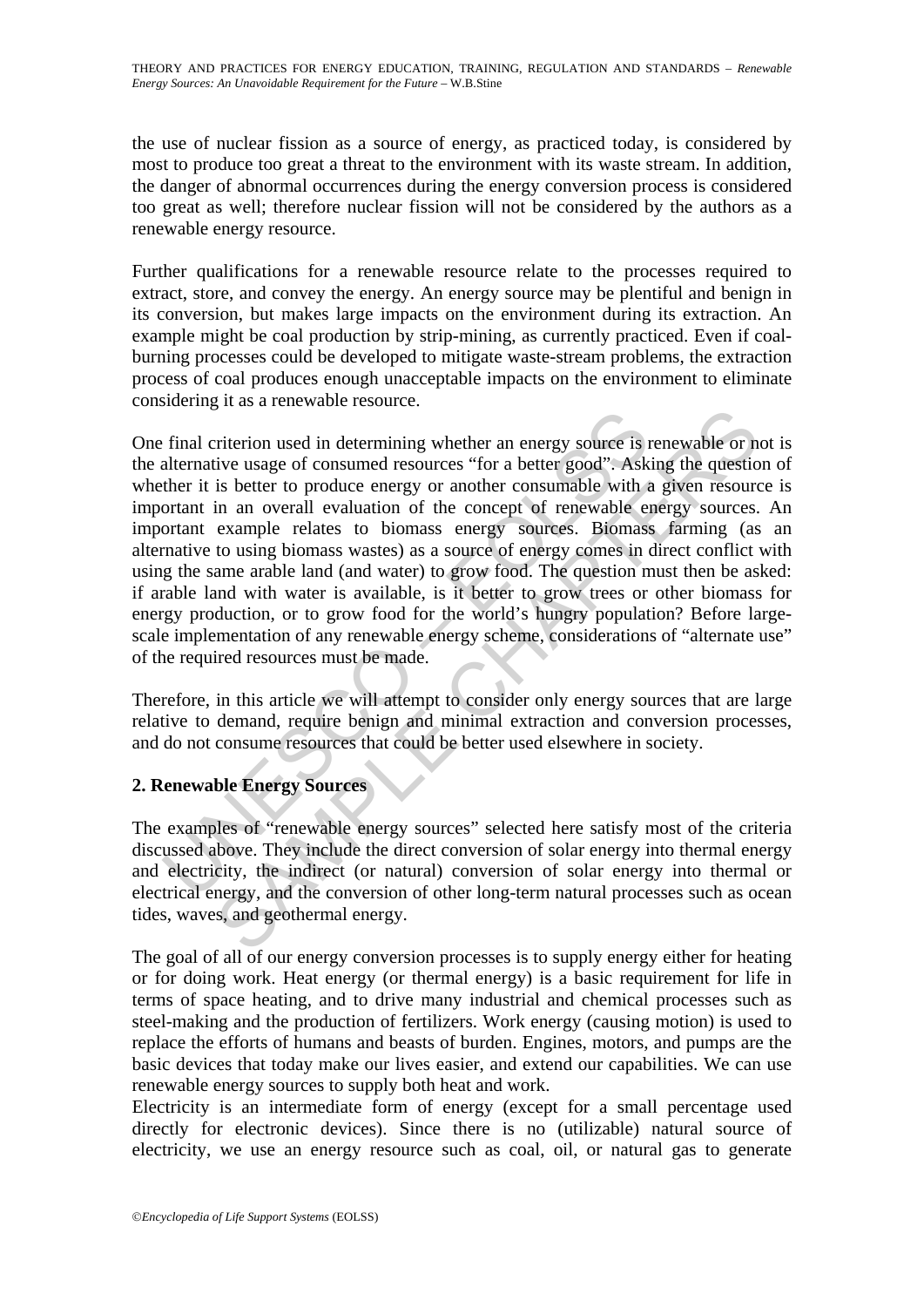electricity. Electricity is easily transported by wires, inexpensively and with little loss, over long distances and into homes and factories, where it is reconverted into the usable forms of energy, work or heat. Some of the solar energy conversion processes discussed below provide heat energy directly and some provide electricity. This ease of transport and conversion is important for development of renewable energy sources, as will be seen in the discussions that follow.

Our current technologies for collecting solar energy can be divided into either (a) those collecting solar energy directly as it reaches the earth, or (b) those that collect after the solar energy has performed some natural function such as causing winds to blow or plants to grow. This division is described here only as an aid to understanding the various alternatives for solar energy capture. It is the authors' opinion that no one of these techniques is "best", and that most if not all of these will find their place in an appropriate mix of energy conversion technologies for different locations and times.

# **2.1 Direct Solar Energy Conversion**

The sun, our most important source of renewable energy, sits at the center of the solar system and emits energy as electromagnetic radiation at an extremely large and relatively constant rate, 24 hours a day, 365 days of the year.

The rate at which this energy is emitted from the sun's surface is equivalent to the energy coming from a furnace at a temperature of about 6000 K (5730 °C). If we could harvest the energy coming from just 10 hectares of the sun's surface, we would have enough to supply the current world demand for energy.

ropriate mix of energy conversion technologies for different locatical<br>Direct Solar Energy Conversion<br>sun, our most important source of renewable energy, sits at the<br>em and emits energy as electromagnetic radiation at an e mix of energy conversion technologies for different locations and times.<br>
Finix of energy conversion technologies for different locations and times.<br>
Solar Energy Conversion<br>
ur most important source of renewable energy, However, not all of the energy leaving the sun's surface is available to us, for three reasons. First, the radiant energy spreads out from a point source, becoming less dense the further away the receiver is. Since the earth is nominally 150 million km from the sun, much less energy is incident on a hectare on earth, than leaves a hectare on the sun. Second, the earth rotates about its polar axis every 24 hours, leaving half of the earth with no solar energy for half of the time. The third and least predictable factor is the condition of the thin shell of atmosphere that surrounds the earth's surface. On the clearest days, the earth's atmosphere accounts for another 30% reduction of the sun's energy, and at worst, most of the sun's energy can be shielded for days at a time.

Still, enough solar energy falls on an area of approximately  $50\,000\,\mathrm{km}^2$  to satisfy the world's current demand for energy. This is about 10% of the land area of Spain, 20% of the land area of the US state of Arizona, or about 0.036% of the earth's land area. Granted, we cannot collect all of the solar energy falling on a given area of land. However, if every country would collect the solar energy falling on, say, 0.5% of their land area, there would be plenty of energy, both electrical and thermal, for us all for many years to come.

# **2.1.1Conversion to Heat**

Solar collectors harvest solar energy falling on the earth. A solar collector is a device designed to collect the incident solar energy (short-wavelength electromagnetic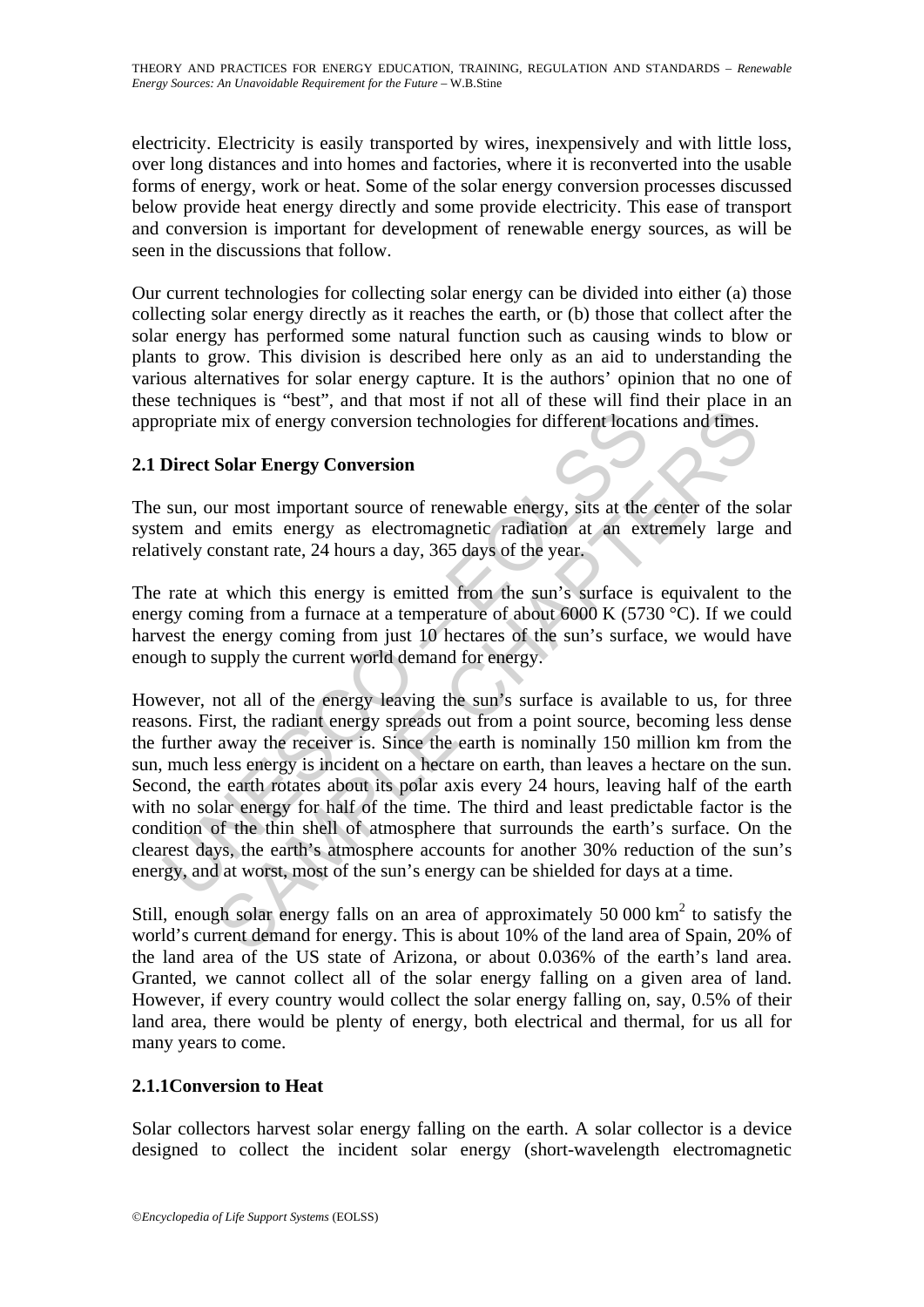radiation), and convert it into one of the two basic forms of energy useful to humans: heat or electricity.

The method of this collection and conversion varies greatly depending on the application, location, and the desired output. However, the design of any solar energy conversion system is determined by the fact that solar energy is dispersed over a wide area. Consequently, solar collectors must cover large areas to collect large amounts of solar energy. This means that the materials used to collect solar energy must be carefully chosen since the cost of covering large surface areas can be prohibitive.

As an example, on the clearest days, the maximum rate of solar energy falling on one square meter  $(1 \text{ m}^2)$  is about 1 kW. Over a full day, more than 8 kWh fall on a "good" solar energy site in the summer in the United States. Averaged over a year, the full-day solar energy falling on  $1 \text{ m}^2$  of land area varies from about 2 to 6 kWh, depending on the location. For a location averaging 6 kWh per day, the amount of solar energy falling on just one square meter of land is enough energy to do the following:

- Provide heat for three 5-minute showers per day.
- Heat one room of a modern house for 7 hours per day.
- Operate one 60 W light bulb for 100 hours.
- Operate 100 60 W light bulbs for one hour.
- Replace 60 gallons of gasoline per year.

r energy falling on 1 m<sup>2</sup> of land area varies from about 2 to 6 k<br>location. For a location averaging 6 kWh per day, the amount of s<br>ust one square meter of land is enough energy to do the following<br>Provide heat for three by falling on 1 m<sup>2</sup> of land area varies from about 2 to 6 kWh, depending<br>
In . For a location averaging 6 kWh per day, the amount of solar energy fall<br>
square meter of land is enough energy to do the following:<br>
sovide h To complicate the direct collection of solar energy further, some of the sun's energy is dispersed by the earth's atmosphere as it comes to the surface. This results in a 'beam' component coming from the disk of the sun, and a 'diffuse' component coming from the rest of the sky. It is the beam component that causes shadows and the diffuse component that permits you to read in the shade of a tree. On a clear day, almost 90% of solar energy is beam with 10% being diffuse. On cloudy days when the sun cannot be "seen", there is no beam solar energy (and also no shadows). This is important for understanding the various methods of collecting solar energy because some schemes collect both beam and diffuse, and others only collect beam. Specifically, any collection scheme that requires concentration of the sun's energy will only concentrate direct solar energy. The diffuse component is lost to this type of collector. Since some regions have a greater fraction of their solar energy as diffuse energy, the ability to collect this form of energy may be important in selecting the appropriate type of system.

One further consideration affecting the design of different solar energy collection schemes is the direction in which the collecting surface is pointing. For a surface to receive the maximum amount of beam solar energy, it should be aimed toward the sun. Although it is usually easiest to design horizontal solar energy collector surfaces, an easy alternative is to permanently tilt the collector surface toward the south so that when the sun is highest in the sky, the collector will receive more energy. An alternative to permanent mounting is to make the collector movable so that it can be continuously aimed at the sun. This "tracking" of the collector permits the maximum amount of energy to be collected all day long. Tracking is required for collectors that concentrate the sun's energy.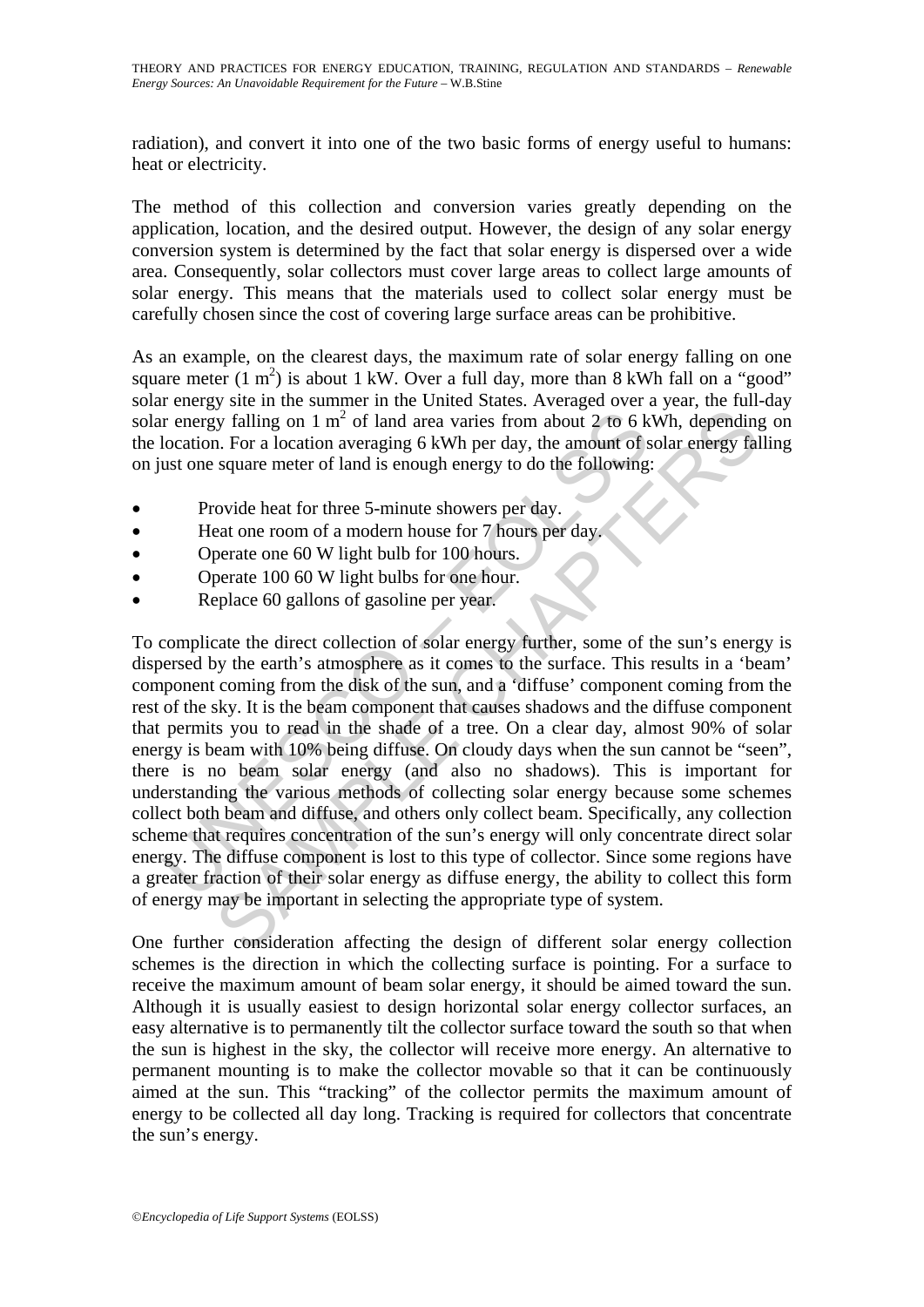In the following sections, we will briefly introduce different concepts for collecting and converting solar energy into the forms useful to humans: heat and electricity.

**Passive Solar Building Design** An important use of solar energy is for heating the inside environment in which people live and work. The underlying idea of passive solar building design is to configure the building as a solar collector and energy storage device such that people live and work inside a solar collector. This concept generally employs large, south-facing vertical areas of glass windows to let solar energy come into the building. It incorporates heavy floors and walls, well insulated to the outside environment, to store the energy during the day and make it available at night when there is no sunshine. Another important aspect of passive solar design is the natural control of the incoming heat with angular placement and shading that reduces the solar input during the summer months.

Using the building envelope as a solar energy collector is site specific, and designs vary depending on the solar cycles and the living-space constraints. However, this can be one of the least expensive means of collecting and using solar energy for heating the interior spaces of a building.

**Flat-Plate Solar Collectors** To obtain the higher temperatures that are needed to provide hot water for domestic purposes (washing, bathing, etc.), the most common solar energy collector for this purpose is the "flat-plate collector". Flat-plate collectors absorb both beam and diffuse solar energy coming from any direction above the collector. Since no concentration of the solar energy is involved, it is unnecessary to track the daily movements of the sun.

may the building envelope as a solar energy collector is site specified<br>ending on the solar cycles and the living-space constraints. However<br>elect expensive means of collecting and using solar energy for<br>two ests of a bui uniding envelope as a solar energy collector is site specific, and designs<br>on the solar cycles and the living-space constraints. However, this can be<br>expensive means of collecting and using solar energy for heating the int In its simplest configuration for water heating, a flat-plate collector is simply a flat sheet of blackened metal with tubes attached to it to remove heat. Solar energy (both beam and diffuse) is absorbed on the metal sheet, heating it, and water passing through the tubes absorbs this heat and transports it to the point of use. For temperatures above approximately  $45-50$  °C, a cover sheet of glass or plastic is placed above the blackened flat plate to reduce heat loss to the surrounding air. For even higher temperature applications, or where the ambient air is very cold, two or sometimes three transparent cover sheets are used.

Flat-plate collectors are used to provide heat energy for many different applications, such as domestic hot-water heating, swimming pool heating, space heating, and industrial applications requiring temperatures up to  $(80-85 \degree C)$ . As an alternative to heating water, air can be used to extract heat from the metal plate by blowing it past the heated surface (either front or back). Other designs use plastic with water passages extruded into a flat sheet.

Flat-plate solar collectors and the flow systems to utilize them for hot-water heating are simple and inexpensive. In addition, they are efficient, capturing 70–90% of the sun's energy including the diffuse energy scattered throughout the sky. It is not necessary to track the changing position of the sun, making their fixed installation simple and inexpensive. These collectors are usually tilted toward the south at an angle approximating the local latitude angle in order to increase the amount of solar energy that is collected.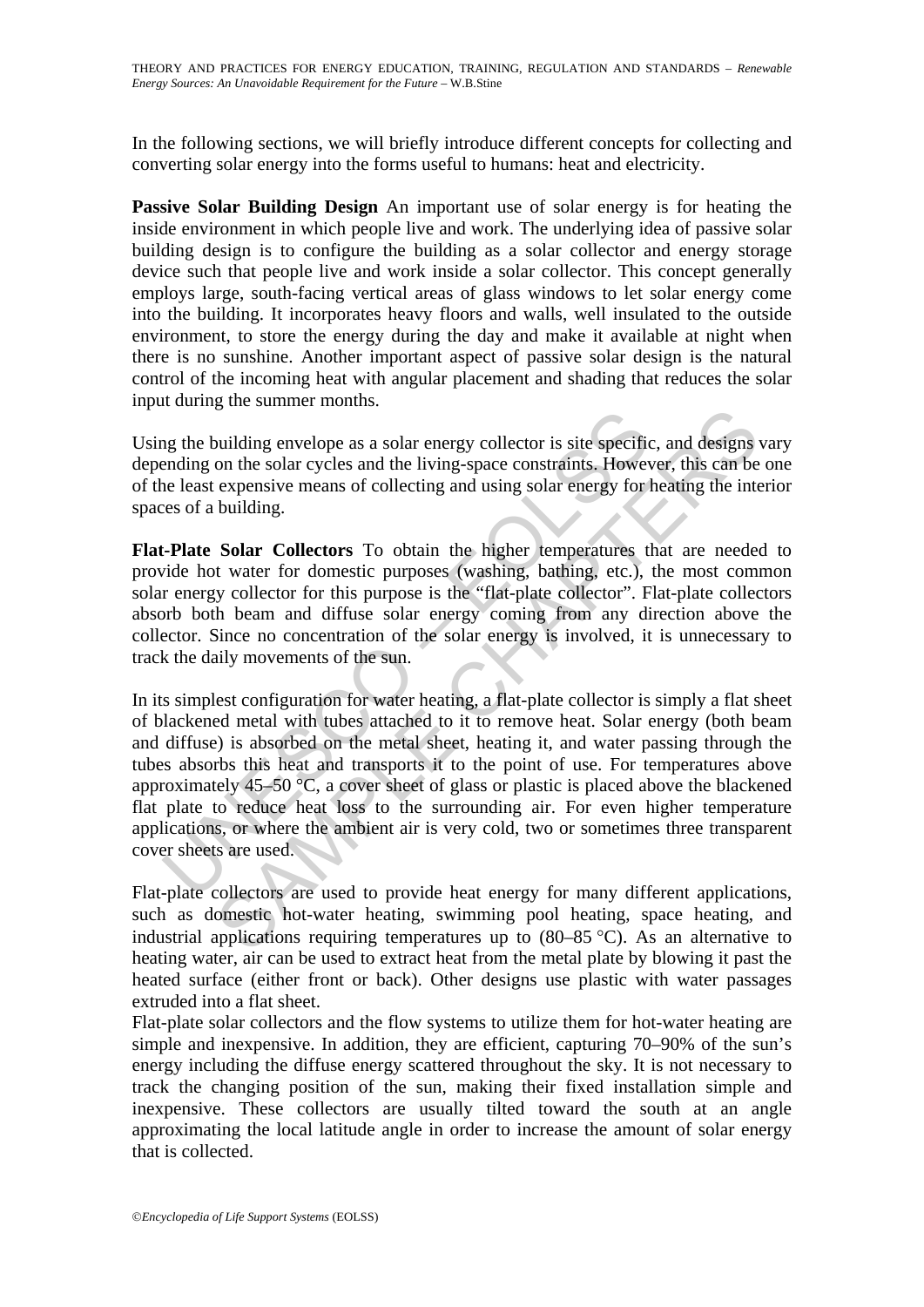Because of their low-temperature operation, and their use for water heating, a major disadvantage of flat-plate collectors is that in most climates, water remaining in the passageways of the collectors can freeze, causing them to burst. This can happen at night when the outside air temperature drops below 5 °C. Another disadvantage is that the basic construction of flat-plate collectors requires large amounts of materials. Materials such as sheet copper and glass are typically used with copper pipe brazed onto the absorber. Since large areas are typically involved, this can be a major expense.

-

- -
- -

# TO ACCESS ALL THE **25 PAGES** OF THIS CHAPTER, Visit: http://www.eolss.net/Eolss-sampleAllChapter.aspx

#### **Bibliography**

TO ACCESS ALL THE 25 PAGES OF THIS CH<br>
Visit: http://www.eolss.net/Eolss-sampleAllChapte<br>
ography<br>
gy Information Administration (1999). *International Energy Outlook*—1999<br>
pp. Washington. DC: U.S.<br>
//www.eia.doe.gov/oiaf CO ACCESS ALL THE 25 PAGES OF THIS CHAPTER,<br>
Visit:  $\frac{http://www.eolss.net/Eolss-sampleAllChapter aspx}{http://www.eolss.net/Eolss-sampleAllChapter aspx}$ <br>
The Visit:  $\frac{http://www.eolss.net/Eolss-sampleAllChapter aspx}$ <br>
The Massington, DC: U.S. Department of Energy. Unitable and non-enewable alumnary important s Energy Information Administration (1999). *International Energy Outlook—1999*. DOE/EIA-0484(99), 226 pp. Washington, DC: U.S. Department of Energy. URL: 226 pp. Washington, DC: U.S. Department of Energy. URL: http://www.eia.doe.gov/oiaf/oep99/home.html [A complete summary of world energy consumption and resources, both renewable and nonrenewable, with many important statistics.]

Johansson T. B., Kelly H., Reddy A. K. N., Williams R. H., eds. (1993). *Renewable Energy; Sources for Fuels and Electricity*, 1160 pp. Washington, DC: Island Press. [A compendium of semi-technical articles on most forms of renewable energy written by authoritative authors.]

Lyle J. T. (1994). *Regenerative Design for Sustainable Development,* 338 pp. New York: John Wiley & Sons. [A seminal book on a new way to look at the design of renewable energy systems.]

McIntyre M., ed. (1997). *Solar Energy, Today*'*s Technologies for a Sustainable Future*, 64 pp. Boulder, CO: American Solar Energy Society. [A readable summary of the status of most aspects of renewable energy written by authoritative authors.]

Quaschning V. (1999). *Regenerative Energiesysteme*, 270 pp. [in German]. Munich, Germany: Carl Hanser Verlag. [A complete summary of the science associated with most renewable energy resources.] *Renewable Energy World Magazine.* London: James & James Science Publishers. [Semimonthly

magazine provides current articles on worldwide activities related to most renewable energy resources.] Stine W. B. and Harrigan R. W. (1985). *Power From the Sun,* 536 pp. New York: John Wiley & Sons.

[This book presents a comprehensive discussion of concentrating solar energy system technology and design.]

#### **Biographical Sketch**

**William B. Stine** is a professor emeritus of mechanical engineering at California State Polytechnic University in Pomona, California, and a Fellow of the American Society of Mechanical Engineering. His areas of expertise include renewable energy, solar energy, and Stirling engines. After receiving his bachelor's degree in mechanical engineering from West Virginia University, he received a doctor of philosophy degree from the University of Southern California, where his thesis dealt with heat transfer processes in flames. Dr. Stine also received the degree of Master of Business Administration from the University of Southern California. His initial employment in 1958 was with North American Aviation, where he worked as a design engineer on the propulsion systems of a number of aircraft. His initial academic employment was at California Polytechnic State University in San Luis Obispo, California, in 1973. Here he taught thermal sciences courses and developed a high-temperature solar energy course and laboratory, and developed a student research project using the gas from local sewage processing as an automobile fuel. It was during this time that he initiated career-long research and consulting relationship